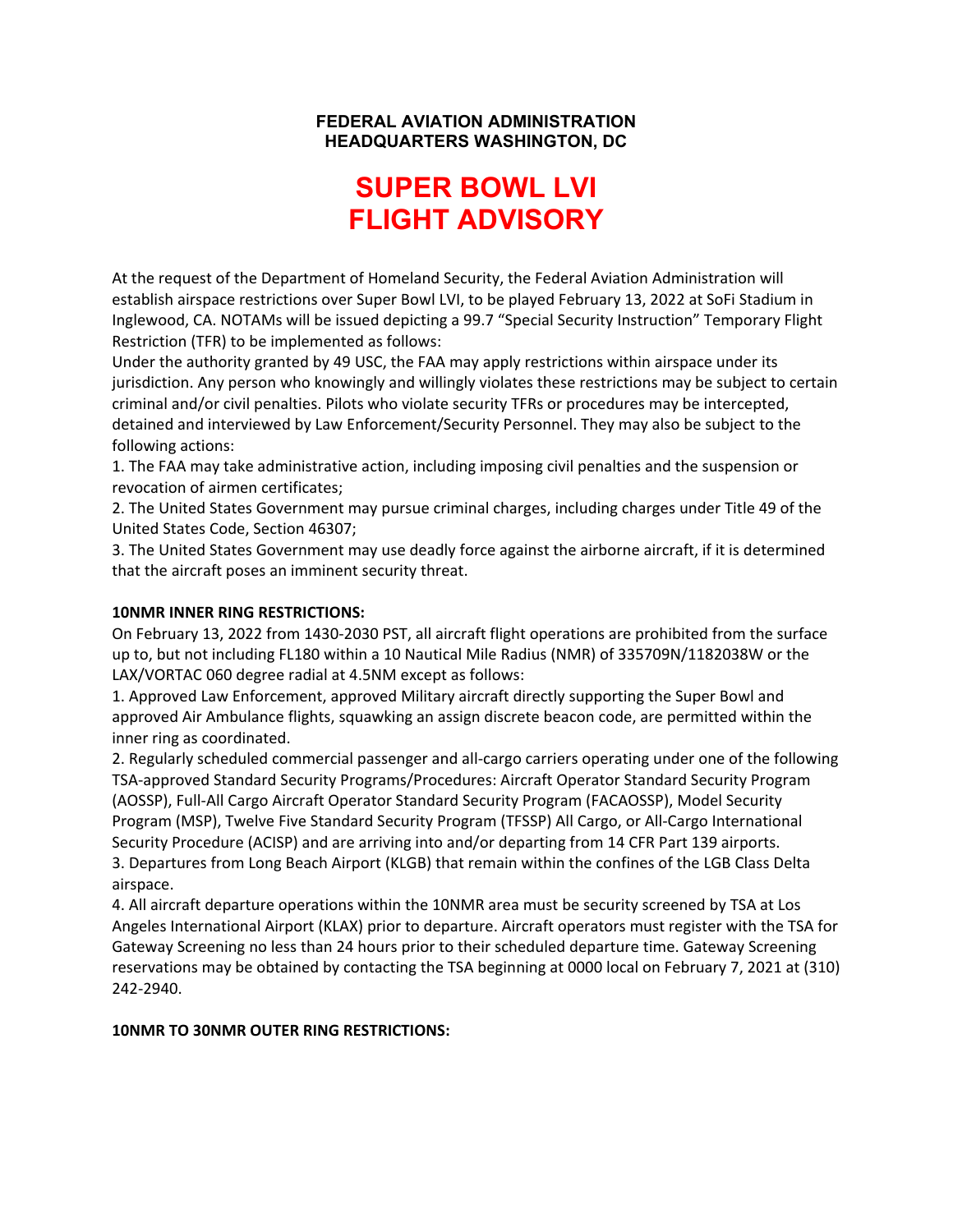On February 13, 2022 from 1430-2030 PST, all aircraft flight operations are prohibited from the surface up to, but not including FL180 between the 10NMR and the 30NMR of 335709N/1182038W or the LAX/VORTAC 060 degree radial at 4.5NM except as specified below:

1. All aircraft arriving or departing local airfields, and workload permitting, ATC may authorize transit operations. Aircraft may not loiter. All aircraft entering and exiting the TFR must be on an active IFR or VFR flight plan and must be assigned a discrete beacon code by an Air Traffic Control (ATC) facility. Aircraft must be squawking that code prior to departing within, and entering the TFR.

2. All aircraft entering or exiting the TFR must remain in two-way radio communication with ATC.

## **IN EFFECT FOR THE ENTIRE TFR:**

For operations within this TFR, all emergency/life-saving flights (medical/law enforcement/firefighting) must coordinate with the FAA at the Southern California Terminal Radar Approach Control (TRACON) prior to their departure at (858) 537-5900 to avoid potential intercept or delays.

The following operations are not authorized within this TFR: flight training, practice instrument approaches, aerobatic flight, glider operations, parachute operations, ultralight, hang gliding, balloon operations, agriculture/crop dusting, animal population control flight operations, banner towing operations, sightseeing operations, maintenance test flights, model aircraft operations, model rocketry, Unmanned Aircraft Systems (UAS), and utility and pipeline survey operations.

The FAA point of contact for Super Bowl LVI is the System Operations Support Center, available 0700- 2300 Eastern at (202) 267-8276.

#### **PRE-GAME ACTIVITY IN THE VICINITY OF SOFI STADIUM:**

Within 1NM and 3000ft AGL around SoFi Stadium (335709N/1182038W or the LAX/VORTAC 060 degree radial at 4.5NM), unless otherwise authorized, all UAS operations are prohibited during the following times:

February 13, 2022 1000-1430 PST

## **UAS ACTIVITY**

UAS operators who do not comply with applicable airspace restrictions are warned that pursuant to 10 U.S.C. section 130(i), and 6 U.S.C. section 124(n), the Department of Homeland Security (DHS), Department of Justice (DOJ), and the Department of Defense (DOD) may take security action that results in the interference, disruption, seizure, damaging, or destruction of unmanned aircraft deemed to pose a credible safety or security threat to protected personnel, facilities, or assets.

UAS operations are authorized within the defined SSI airspace if in compliance with the requirements listed below**:** 

1) Prior to TFR activation, the UAS flight operation has been pre-approved by the FAA System Operations Support Center (SOSC) at 202-267-8276 based on criteria established by the sponsoring federal agency in coordination with the FAA;

2) Requests for pre-approved UAS flight operations can expect disposition of their request in a minimum of 48 hours.

3) If the pre-approved UAS flight operation is conducted in direct support of an active national defense, homeland security, law enforcement, firefighting, search and rescue, or disaster response mission, and prior notification has been provided to the designated facility contact; or

4) If the pre-approved UAS flight operation is conducted in direct support of a significant and urgent governmental interest and is approved by the FAA SOSC in advance of entering the defined SSI airspace; and

5) The pre-approved UAS flight operation complies with all other applicable federal aviation regulations.